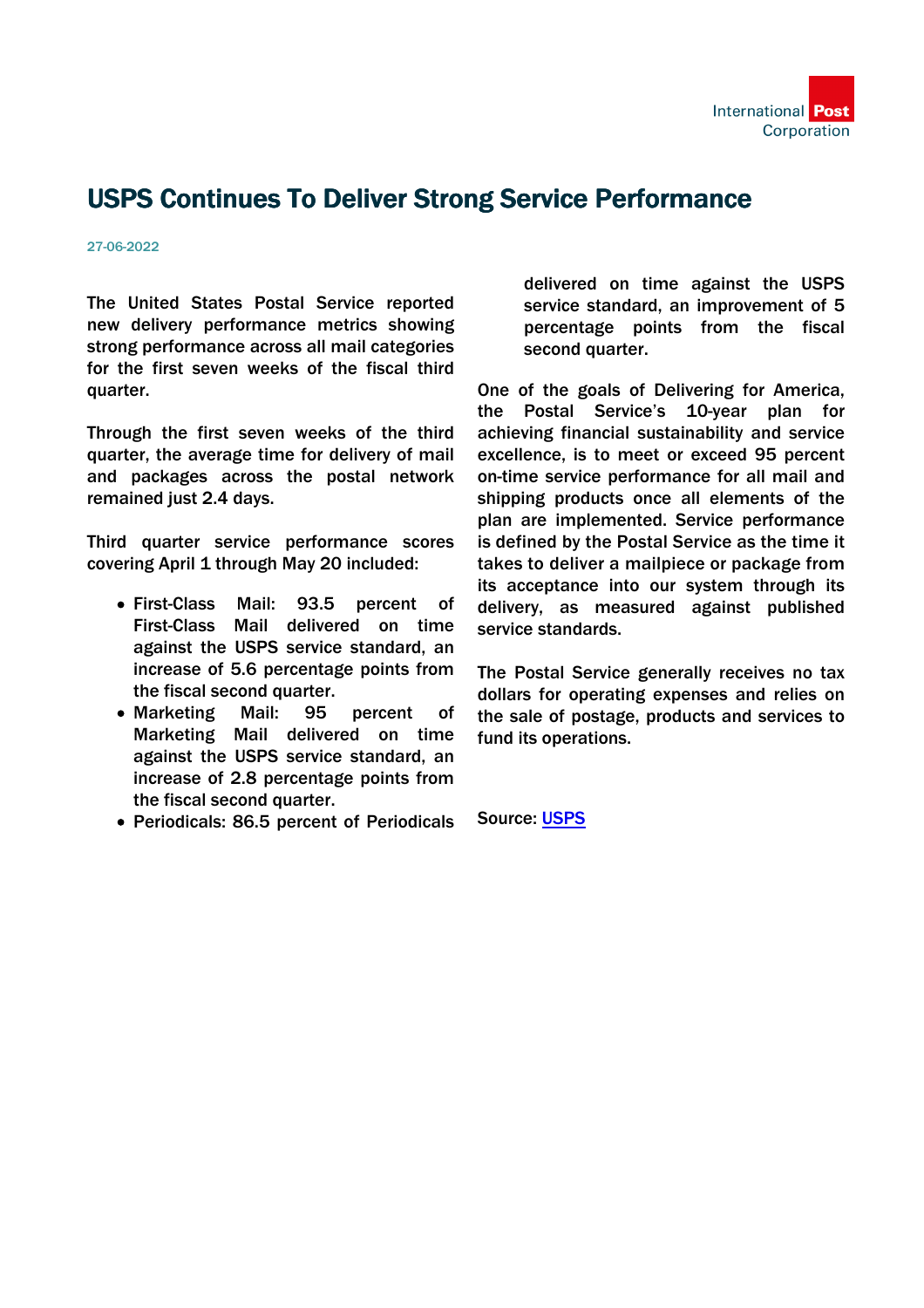

## Royal Mail opens new automated super hub as it becomes a parcels business

#### 16-06-2022

Royal Mail today unveiled its new state-of-the-art North West Super Hub in Warrington which can process more than 800,000 parcels a day and is set to transform the company as a parcels business. Officially opened by Andy Carter, MP for Warrington South, the Super Hub measures 32,000m2 - equivalent to 4.5 football pitches - and can sort up to 40,000 items an hour.

The huge new facility will operate seven days a week and houses the latest scanning, sorting and tracking technology.

With domestic parcel volumes up more than 30% compared to pre-pandemic levels, it will support customer's growing demands for next day delivery and delivery of larger items.

The Super Hub represents a significant investment in the North West by Royal Mail. Located near major urban centres including Manchester and Liverpool, and the warehousing and fulfilment sites of online retailers, it will employ around 600 people at full capacity.

As part of Royal Mail's Steps to Zero environmental plan to achieve average per parcel emissions of 50gCO2e and reach net zero by 2040, the Warrington hub is also home to a fleet of 20 bio-compressed natural gas (bio-CNG) HGVs, as part of a fleet of 80 vehicles across the business that will be fully operational by Spring 2023, which help reduce direct emissions by around 85% compared to their diesel equivalent.

Simon Thompson, CEO of Royal Mail, said: "Royal Mail is now a parcels business that also delivers letters. Our new parcels Super Hub will allow us to give consumers exactly what they want – being able to order products very late in the day to have them delivered

the very next day, seven days a week.

"This is a giant step forward in our journey to 90% parcel automation by the end of next year. We can compete and win in the parcels market which will give our team the job security they deserve both today and tomorrow."

Andy Carter, MP for Warrington South, said: "It's been brilliant to officially open Royal Mail's brand new Super Hub based here in Warrington. The sheer size and scale of the place is so impressive – the facility is four and a half football pitches in size and able to sort up to 40,000 items per hour.

"Given the disruption of the pandemic and the increased demand for online ordering, it's great to see Royal Mail investing in facilities fit to meet these challenges, as well as creating hundreds of jobs for local people in our region."

Royal Mail is pursuing an ambitious programme of automation across the business. This year, it has installed 10 parcel sorting machines in mail centres across the country, including in Nottingham, Chester and Cardiff. Its Midlands Super Hub, based in Daventry, is on track to open in Summer 2023.

In March 2022, Royal Mail reached the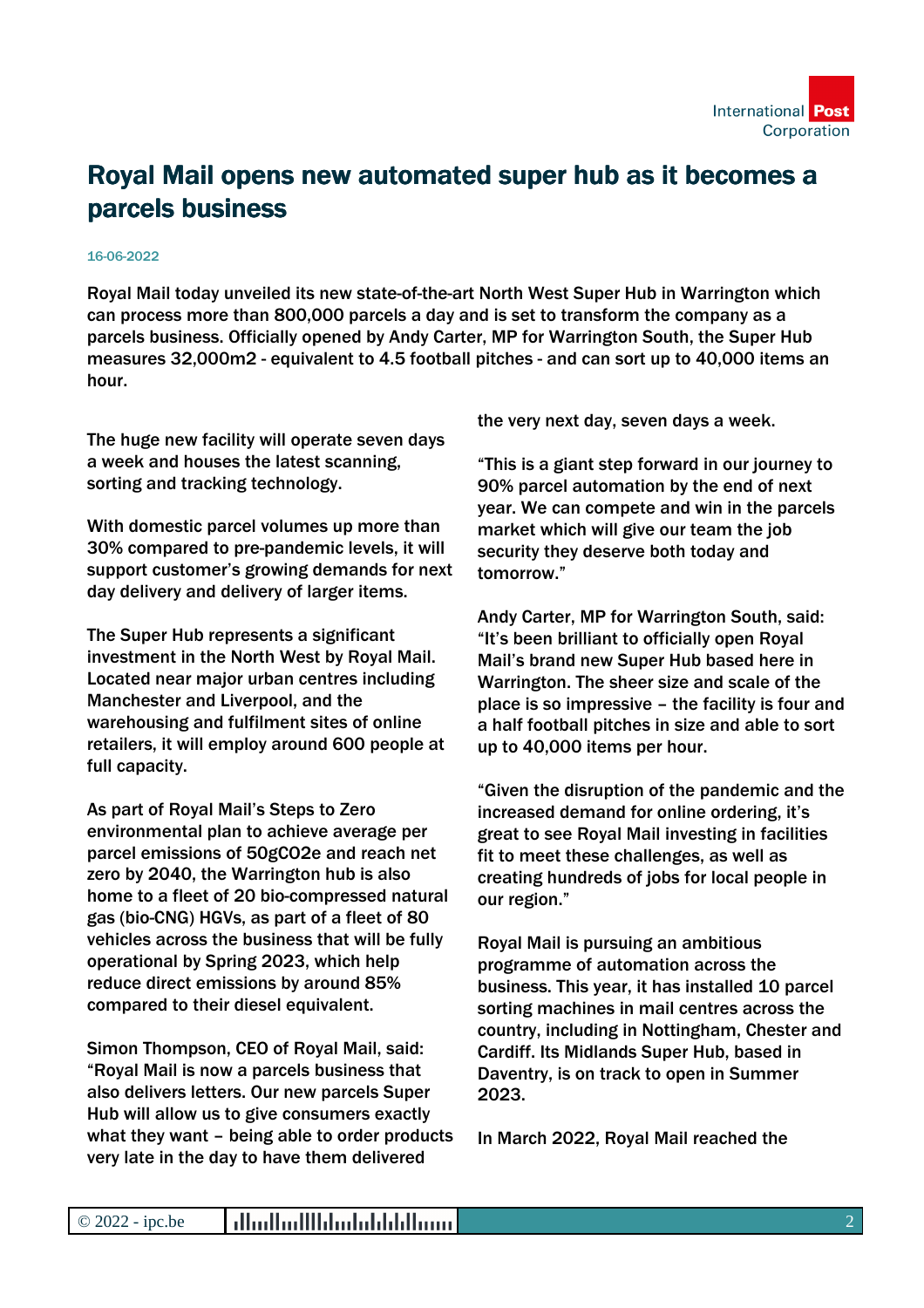

milestone of 50% parcels automated - up from 33% last year. The company is aiming to reach its overall target of 90% parcel

automation by 2023-24.

Source: [Royal Mail](https://www.royalmailgroup.com/en/press-centre/press-releases/royal-mail/royal-mail-opens-new-automated-super-hub-as-it-becomes-a-parcels-business/)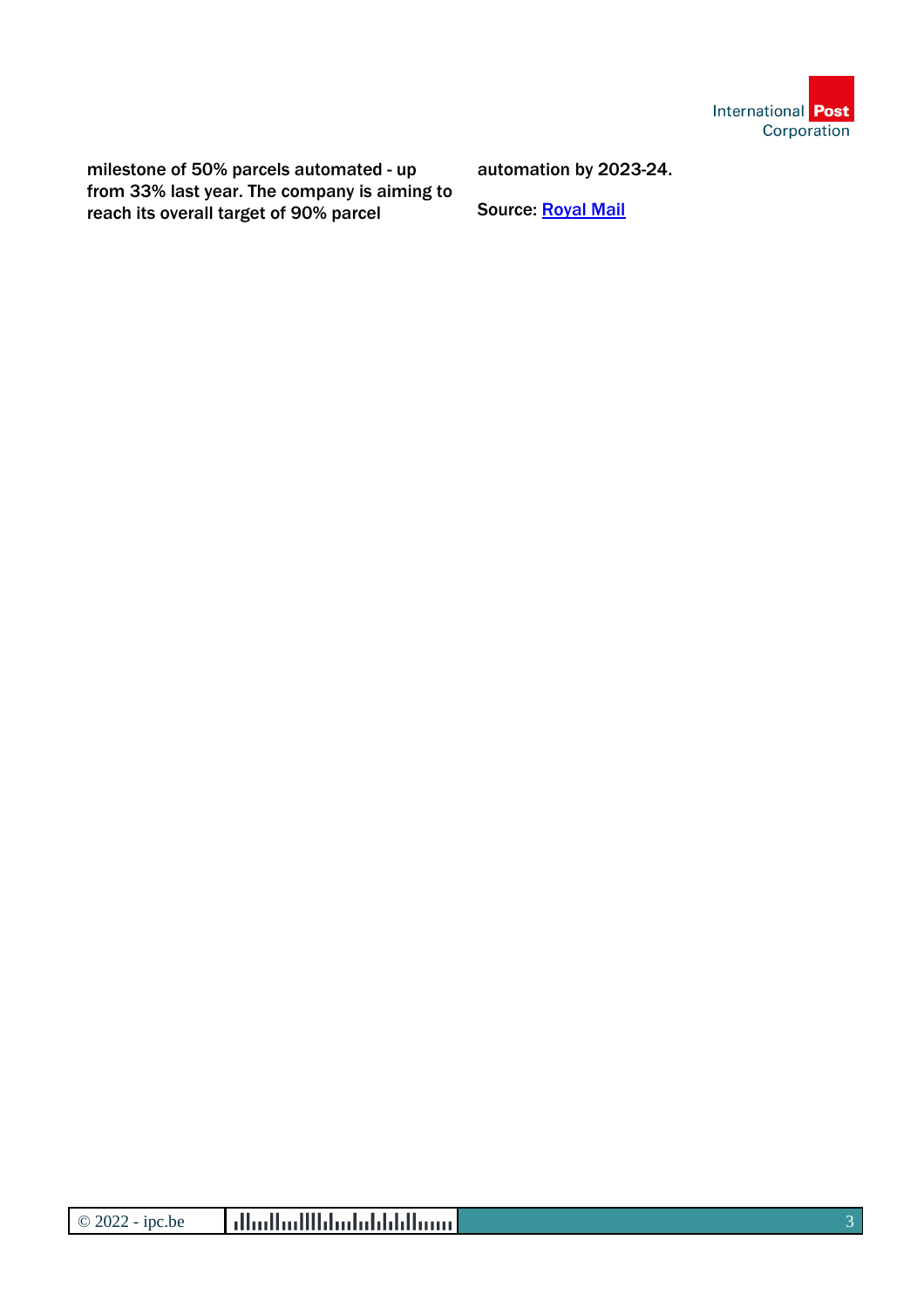

# Celebrating 50 years of Pride

#### 23-06-2022

Issued exactly 50 years to the day, the stamps celebrate the march that took place from Trafalgar Square to Hyde Park, which was the first to bear the name  $\hat{a}\hat{\epsilon}^{\dagger}$  Gay Pride Rally'. The march was inspired by events in the USA, where the first Pride events had taken place to commemorate the anniversary of the Stonewall riots in New York.

The stamps, specially commissioned by Royal Mail, were art directed by NB Studio and illustrated by award-winning artist Sofie Birkin. Her illustrations have featured in campaigns for brands such as Nike and Apple.

Royal Mail worked with journalist and published author Amelia Abraham on the stamp issue and also consulted with Royal Mail's internal LGBT & Friends Network.

Beginning in 1972, the stamps tell a story of Pride over time. They depict the first 'Gay Pride rally' and early Pride events where participants shouted slogans such as, "Gay is fun! Gay is proud! Gay is beautiful!", to the more recent update on the traditional rainbow flag, its design encompassing the flags of trans and intersex people, while also referencing the inclusion of LGBTQ+ people of colour.

David Gold, Director External Affairs & Policy, Royal Mail said: "The vibrant, colourful Pride events that take place in towns and cities across the UK today trace their origins to a small number of people who marched through central London half a century ago to raise awareness of discrimination and inequality. There have been huge changes in laws and social attitudes, but Pride events continue to play a key role in raising awareness of discrimination, as well as celebrating diversity and individualism."

Pride animation:

The designers of the stamps, NB Studio, have, in collaboration with animation studio, Animade, created a film using the illustrations featured in the stamp issue.

The film builds on the diverse and beautiful characters featured on the stamps and draws them together using rich storytelling throughout - which uses complex hand-drawn, frame by frame animation.

NB Studio selected Animade to bring Sofie Birkin's illustrations to life - assisted by NB Studio's writer Dan Radley, sound engineers Box of Toys Audio and voice actor Layton Williams.

Alan Dye, Creative Director at and owner of NB Studio, said "It was a real honour to be asked to design this iconic series for The Royal Mail, as they represent such an important part of British LGBTQ+ history. It was an absolute joy to work with Sofie Birkin who's work we've admired for some time. Watching these beautiful illustrations come to life you could easily imagine yourself as part of the 'March Through Time…'.

Jennifer Judd, co-founder and Managing Director at Animade, said: "This was a joyous project for Animade to be part of and gave us an opportunity as part of our creative industry to do something beautiful to celebrate Pride and the diverse LGBTQ+ community. Animation adds an extra narrative dimension, which helped to bring this important project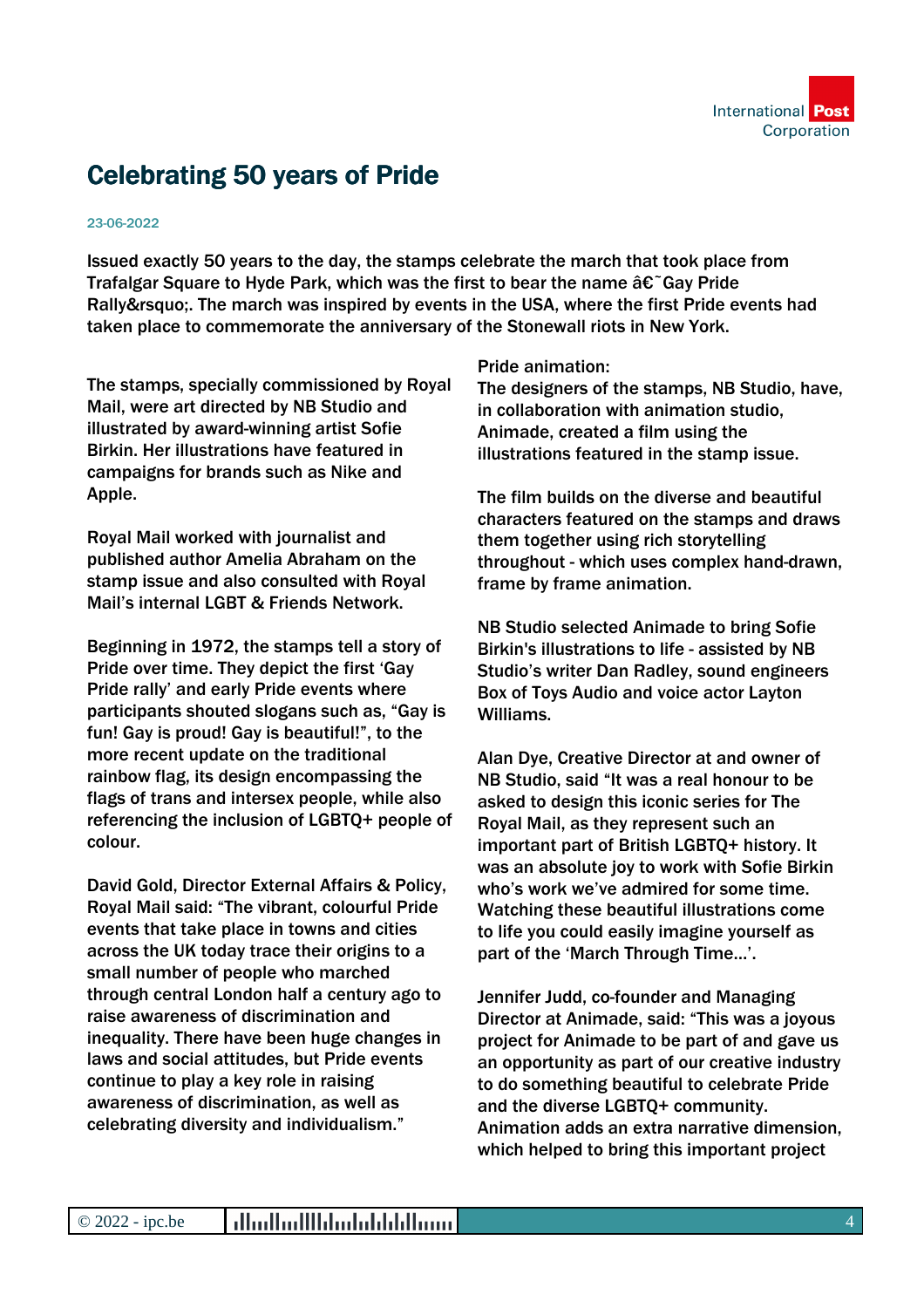

for Royal Mail to life."

Pride in the UK from 1972 to the present: On 1 July 1972, a crowd of people gathered in London's Trafalgar Square before marching to Hyde Park. This was not the first march for LGBTQ+ rights in the UK; similar protests had taken place in Highbury Fields, Islington, in 1970, and another in Trafalgar Square in 1971. But it was the first with the name 'Gay Pride Rally'. The inspiration came from the USA, where the first Pride events had taken place to commemorate the anniversary of the Stonewall riots, the 1969 clash between the LGBTQ+ community and police in New York City. The spirit of Pride was one of defiant visibility. At London's first event there was even a 'kiss-in' – a mass display of same-sex affection, while people at early Pride events chanted slogans such as, "Gay is fun! Gay is proud! Gay is beautiful!"

One of their demands was greater legal equality for gay people. Homosexuality was partially decriminalised in England and Wales in 1967, yet police arrests of gay and bisexual men remained common in the years following. Over the course of the first decade of Pride events, calls for basic safety and freedom were a priority; during Gay Pride Week in 1978, pamphlets were distributed to raise awareness of violent assaults on the LGBTQ+ community, such as the National Front's then recent attack on the popular South London LGBTQ+ venue the Royal Vauxhall Tavern.

During the 1980s, an increased climate of homophobia in the wake of the AIDS epidemic meant that attacks on LGBTQ+ people in the UK continued. The health crisis also sparked new Pride events, such as Manchester Pride, which began as an AIDS fundraiser.

Throughout the 1990s, Pride spread across

the UK. Pride Scotia launched in Scotland, with annual marches alternating between Edinburgh and Glasgow, and the first Cardiff Pride followed in 1999. In the 2000s, attendance at Pride in London grew alongside increasing support for LGBTQ+ rights, and more events were launched under the Pride banner. In 2002, same-sex couples won the right to adopt; two years later, same-sex civil partnerships were legalised.

In 2013, an even more historic shift took place when the law was changed to allow same-sex marriage. The following year, Pride began to attract large corporate sponsorships, signalling its increased mainstream acceptance. By 2015, Pride in London, as it was now known, attracted a million people, and it continued to grow in the years following, until Pride celebrations had to be cancelled in 2020 and 2021 due to the coronavirus pandemic. Today, Pride in London remains the main event in the UK, though many others are flourishing across the country.

The stamps are available to pre-order from today (23 June) www.royalmail.com/pride, by phone on 03457 641 641 and at 7,000 Post Offices across the UK. They go on general sale on 1 July. A Presentation Pack, containing all eight stamps, is priced at £12.96

Freddie Mercury's childhood stamp album to be displayed at London's Postal Museum: The Postal Museum in London is to display one of Freddie Mercury's childhood possessions - his stamp album - for the first time.

The album will be on display in the museum from 13 July until 30 October this year and is part of the celebrations to mark the 50th anniversary of the UK Pride movement.

The 54-page album consists predominately of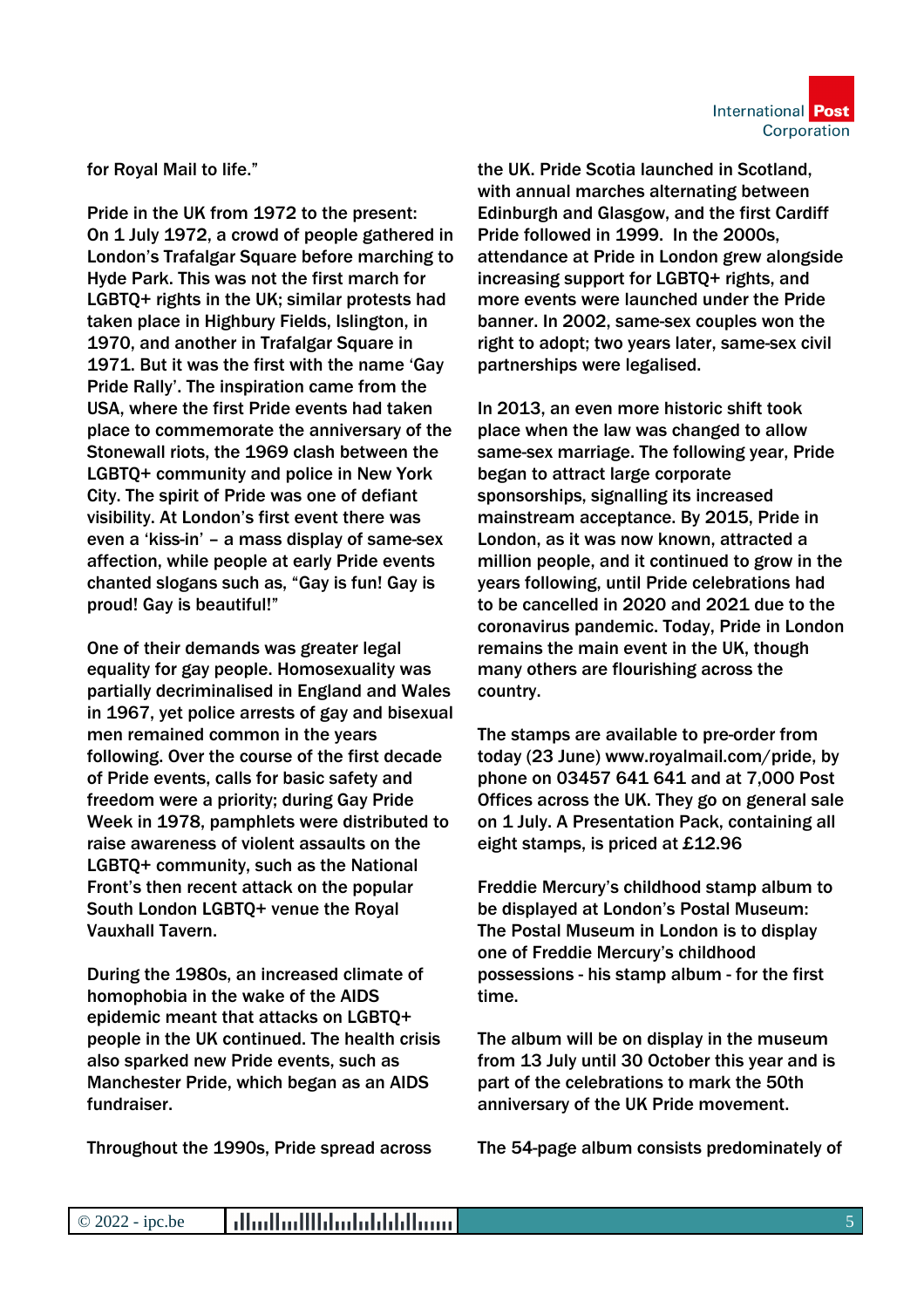

stamps from the British Commonwealth and reveals not only Freddie's early life in

Zanzibar, but also his artistic talent.

Source: [Royal Mail](https://www.royalmailgroup.com/en/press-centre/press-releases/royal-mail-group/celebrating-50-years-of-pride/)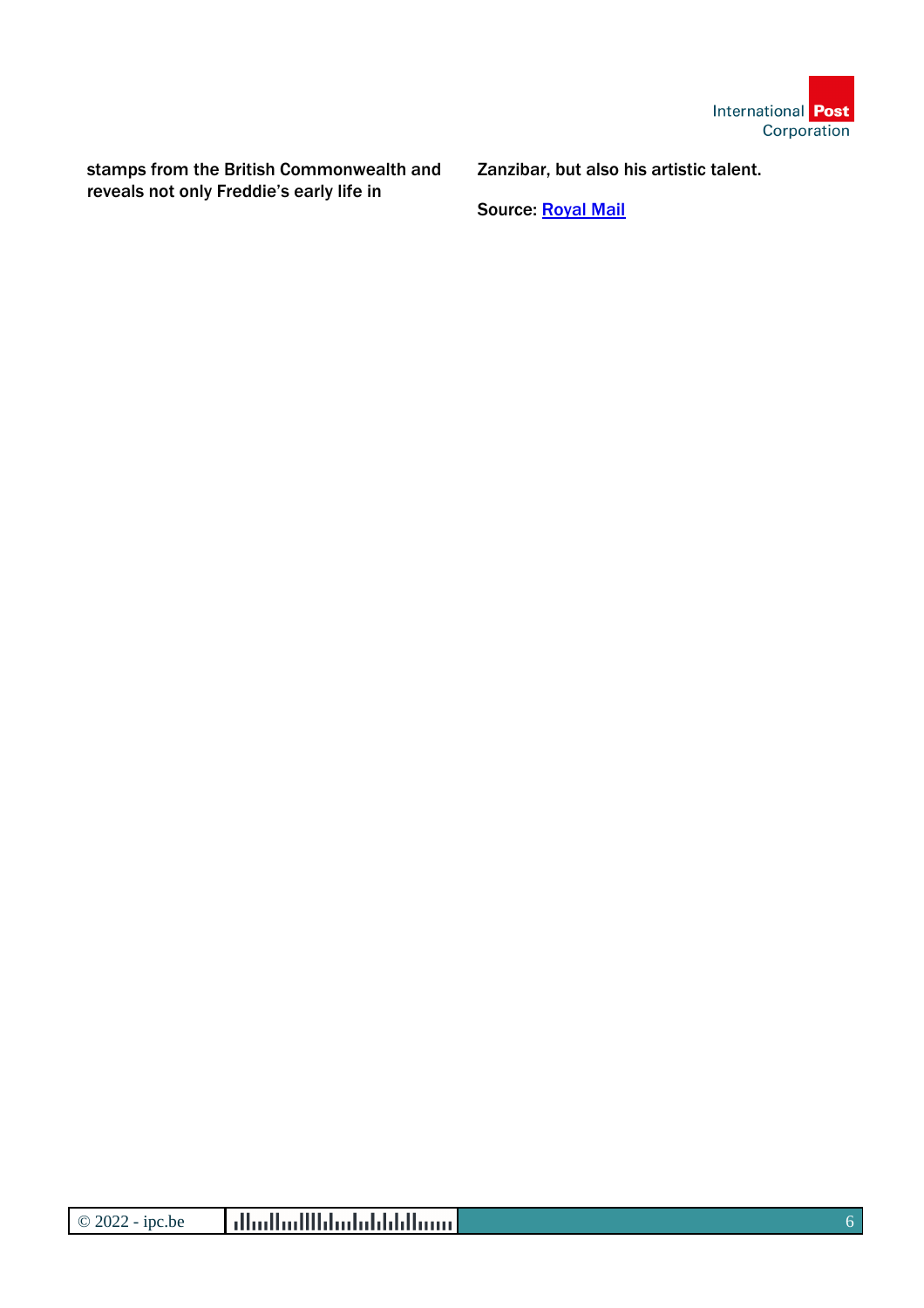

# An Post 2021 Results Published Today: public service prioritised as Covid costs and Brexit funded by balance sheet

#### 23-06-2022

An Post put the essential needs of the nation first, pausing elements of its Transformation plan, and expediting others in order to meet the urgent needs of individuals, communities, business and the Government.

The continued additional labour costs (Covid replacement staffing) through the pandemic in 2021 to meet societal needs; and the costs of Brexit disruption investment in new infrastructure dictated by new EU Customs and tax regulations in 2021; and declines in revenues on UK trade due to Brexit led to an overall Group loss.

An Post continues to transform its business, to drive growth and profit in the coming years, despite ongoing energy cost increases. A strong balance sheet of €680m in net assets, up from €368m in 2020, has been built through a significant transformation since 2017, putting An Post on a sound financial footing. An Post's pension scheme is now amongst the largest in the State with assets of over €4bn at the end of 2021 and a surplus of €499m.

### Pandemic costs

The Covid pandemic adversely impacted results by over €50m per annum in 2020 and again in 2021, due to PPE costs, replacement staff costs, vastly reduced Post Office transactions and a postponed price increase. The impact was fully serviced from An Post's strong balance sheet without any recourse to State funding or subsidies, for the second year. No other postal service in Europe kept as high a percentage of delivery routes open,

delivering every route every working day and keeping almost every post office open throughout the pandemic in the nterest of social inclusion and supporting communities around Ireland.

Impact of EU Customs and Brexit New and complex EU customs rules came into force in 2021 and were exponentially complicated by Britain's exit from the Customs Union. At very considerable cost, An Post rapidly developed the infrastructure and systems to manage the complex new digital documentation required to enable the in-flow of parcels from outside the EU and to assist customers in overcoming massive initial disruption – all funded by An Post resources. Close to €90m was collected by An Post in customs charges on behalf of the State in 2021, an increase of €86m on the previous year. Postal trade with Britain fell by 58% when the new regulations came into force in July 2021 due to the complexities and the absence of adequate information and support systems for UK e-tailers. The digital innovations developed by An Post will be a significant asset as the Company continues to transform.

### Revenue

Revenue at €890.6m is very satisfactory given the disruption brought about by both the pandemic and the impact of new EU Customs rules and Brexit. E-commerce generated volume grew by over 100% since 2019, compensating for steadily decreasing letter revenue. An Post's ongoing investment in infrastructure means it is well-positioned for further growth. The Pandemic reduced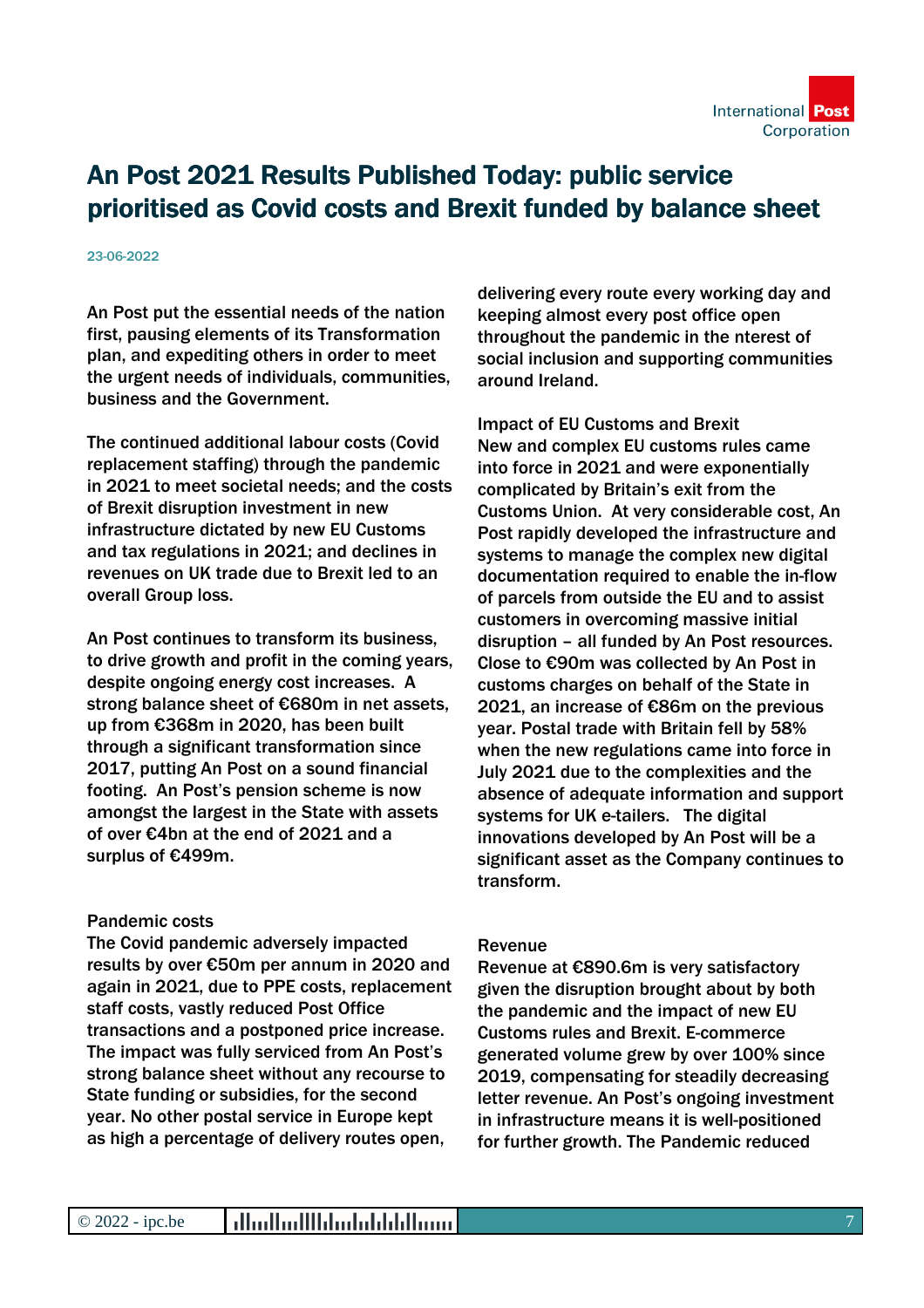

Post Office footfall and several revenue lines were adversely impacted, including cash bill payments and Foreign Currency, as foreign travel ground to a halt. In contrast, there was continued growth in new financial services products such as An Post Money credit cards, loans, and current accounts, and community banking with the addition of Bank of Ireland to post office banking.

David McRedmond CEO, An Post said: "No-one could have predicted the seismic geo-political changes of the past couple of years, all of which have shaped An Post as we lived up to our purpose "to act for the common good, now and for generations to come.

"Thanks to the transformation of An Post delivered by staff over the previous three years, the balance sheet had a strong cash surplus which could fund the costs of providing the public service through the Pandemic. I thank all of An Post's employees for exemplary public service across the State.

"Our focus now post-Pandemic is to move back into profitable growth. I am delighted that the Post Office network in 2022 is on course to grow revenues by 5% and to move back into profit after two years of losses in the Pandemic.

"An Post Commerce, the Delivery network, is also moving back into growth and strong profit in the second-half of 2022, as the company gains share in contract parcels, offsetting consumer softness which is reducing eCommerce across Europe by 10% (IPC).

"While the Pandemic is largely behind us, the impact of Brexit remains profound. An Post has worked with the major e-tailers (such as Amazon and M&S) to provide a seamless

service, and with Royal Mail to improve postal flows. But the abject failure of the State-owned UK Post Office to implement new export rules into the EU has collapsed over-the-counter trade, with exports through this channel (essential for citizens and SMEs) into Ireland down 58%. Ireland was the first country to implement the new EU Customs' regime but it will be mandated across the EU from the end of 2022. An Post continues to work tirelessly to help Irish consumers navigate the more complex trading rules globally.

"Now, the war in Ukraine has created the largest humanitarian crisis in Europe since the Second World War. An Post is helping refugees with a range of measures to assist them, and to support our postal colleagues in UKRPoshta. Against these crises, An Post has maintained a focus on the long-term. In 2021 we became the first postal service in the world to have zero emissions deliveries in all our cities. Our commitment to Sustainability is at the forefront of Ireland as we show strong action to decarbonise, act for the common good and develop a truly sustainable and profitable future. At the core of An Post's performance is the quality and commitment of my colleagues, An Post's 9,811 employees, and I thank each of them for their commitment to public service", he concluded

Peter Quinn, CFO, An Post said:

"As we move into 2022, we expect to return to growth and profit, especially in the second half of the year. The inflation in energy costs and recovery from the pandemic as well as the new EU customs rules and Brexit, have required An Post to increase prices, but our commitment to the State and its citizens is undiminished. We will rebuild the Company's reserves for ongoing investment, future crises, and events. The investments we made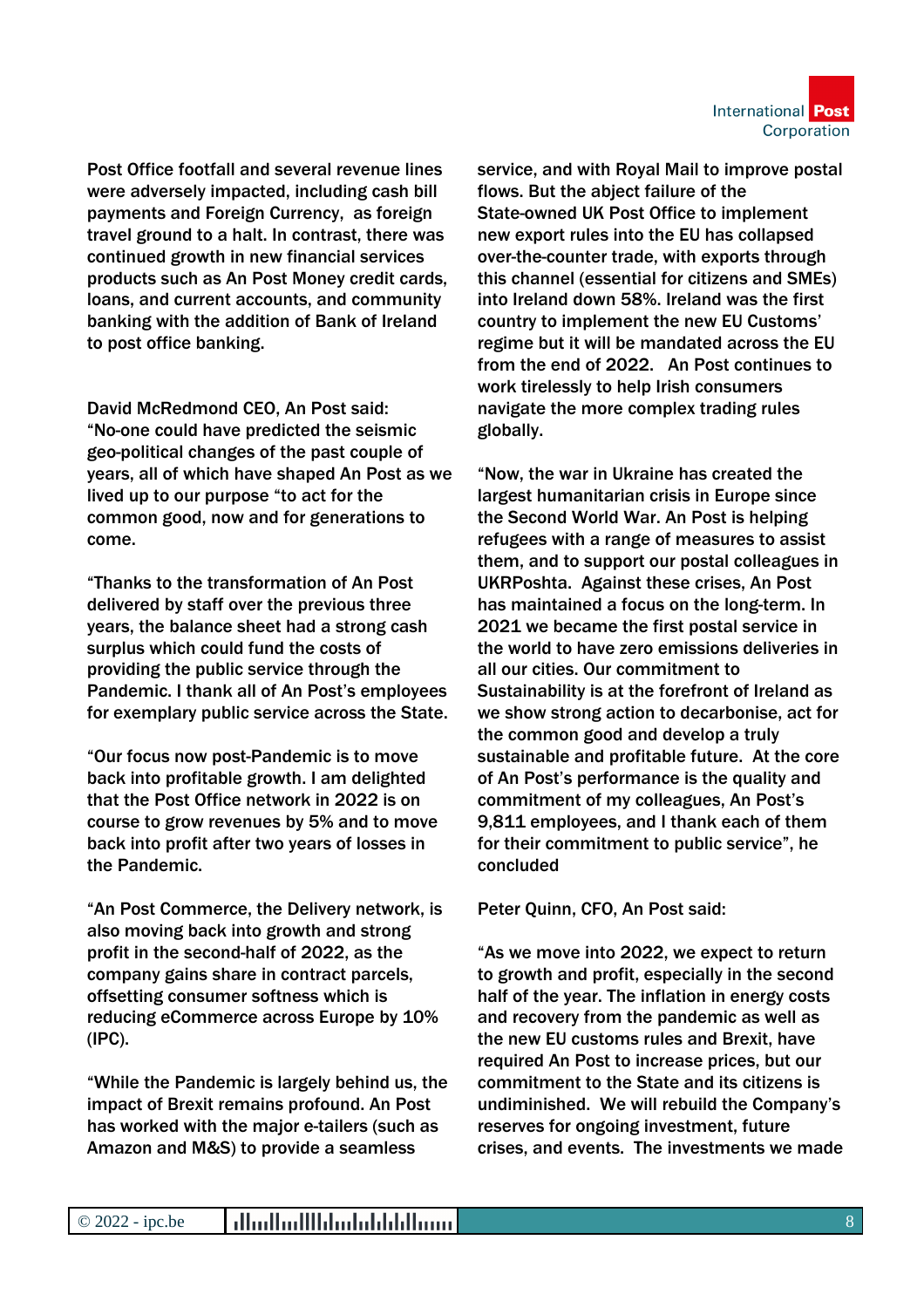

in An Post's transformation over the past five years proved invaluable through the pandemic, and ensure a solid infrastructure

for the years ahead."

Source: [An Post](https://www.anpost.com/Media-Centre/News/An-Post-2021-Results-Published-Today-public-servic)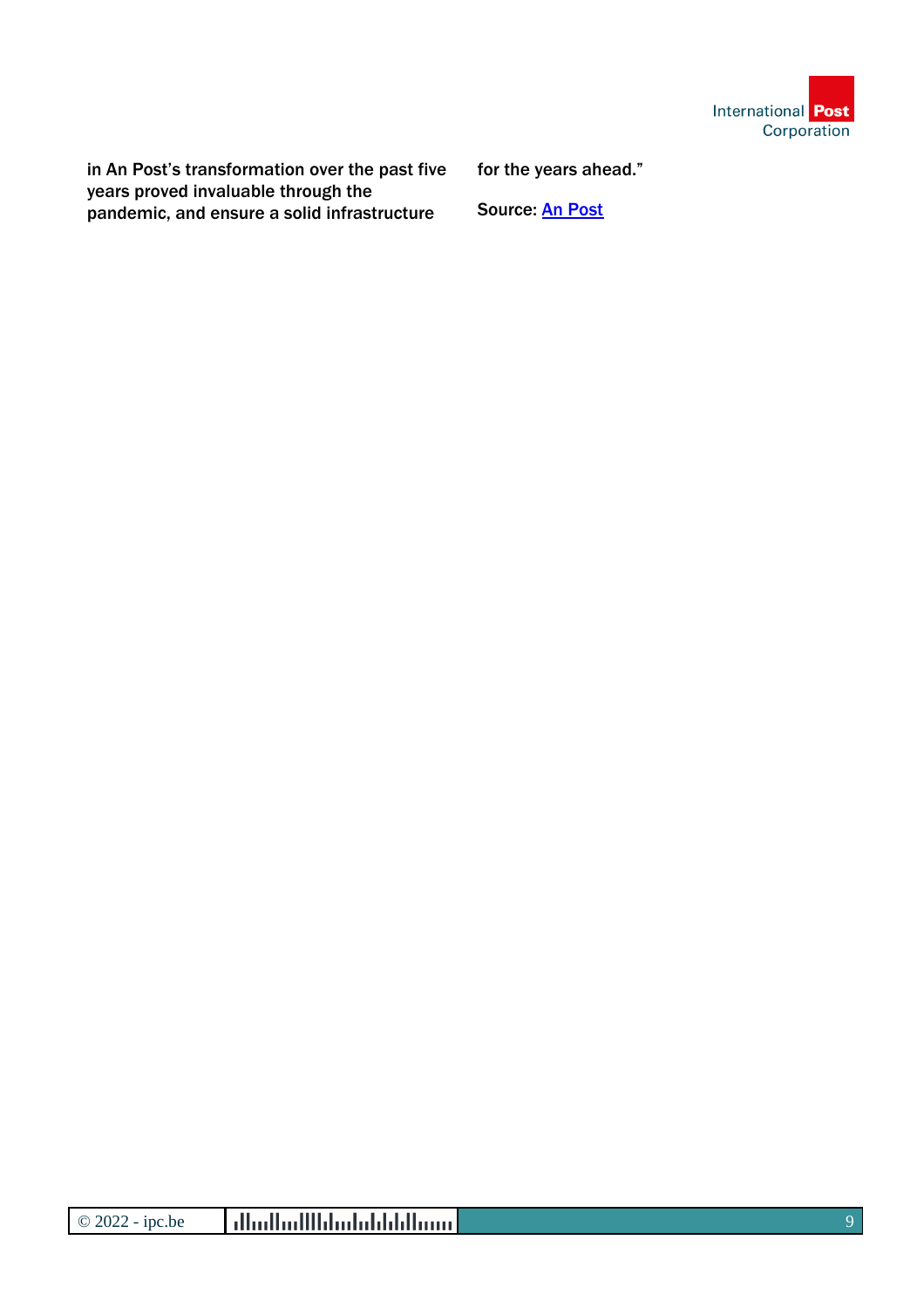

# Prescription Posties

27-06-2022

In creating the Royal Mail Health division, the company is working across the healthcare industry, including with local pharmacies, to ensure consumers can quickly and conveniently access the healthcare and medical products they need, through whichever route they choose to purchase. Royal Mail Health is transforming access to healthcare and will deliver care to the nation's doorstep through a range of new services that enable every consumer to better access their healthcare needs on their terms. This positions Royal Mail to play a leading role in the growing trend to put power in the hands of patients and their loved ones.

Royal Mail is building on its experience from delivering during the pandemic. The company has been a key partner for the Government's COVID-19 testing programme since the start of the pandemic, increasing capacity to c.1 million test kit deliveries a day in December 2021. Royal Mail also introduced a unique network of priority postboxes for the rapid return of test kits to labs to help in the country's fight against COVID-19.

Royal Mail Health will initially focus on the following four areas of healthcare delivery:

1. Providing healthcare direct to homes

Royal Mail Health recognises the importance of the growing online pharmacy market. Royal Mail Health will be developing its partnership with Pharmacy2U further in 2022 to make sure that NHS patients who are prescribed medication can order and receive it quickly and conveniently with free delivery.

The UK prescription market is growing 3.5%

year on year with 5% of prescriptions now online, according to NHS figures. There is increasing consumer demand for access to prescription medicines delivered direct to people's homes, reinforced by changes in online shopping behaviours in the last two years. According to recent research\*, almost a quarter (24%) of UK adults have ordered a prescription online and had it delivered to their home. And 35% of adults who haven't used this service would consider doing so. This increases to almost half (49%) for 18-44 year olds.

Royal Mail already has a strong presence in the healthcare market, delivering the majority of prescriptions which are ordered online.

2. Creating local to local networks to support pharmacies

As the UK's sole designated Universal Service Provider, Royal Mail is at the heart of every community and is trusted to deliver to over 31 million addresses across the UK, at least six days a week.

Royal Mail Health recognises the vital role the UK's 12,000 pharmacies play for local consumers and patients and it will be building a local to local network. This will enable Royal Mail Health to collect healthcare products from independent pharmacies and deliver those to the pharmacist's local patients. This will ensure the safe delivery of medicines to ensure patients get the medicines they need at the right time.

3. Digitally connecting community pharmacies and patients

Royal Mail Health has invested £1 million in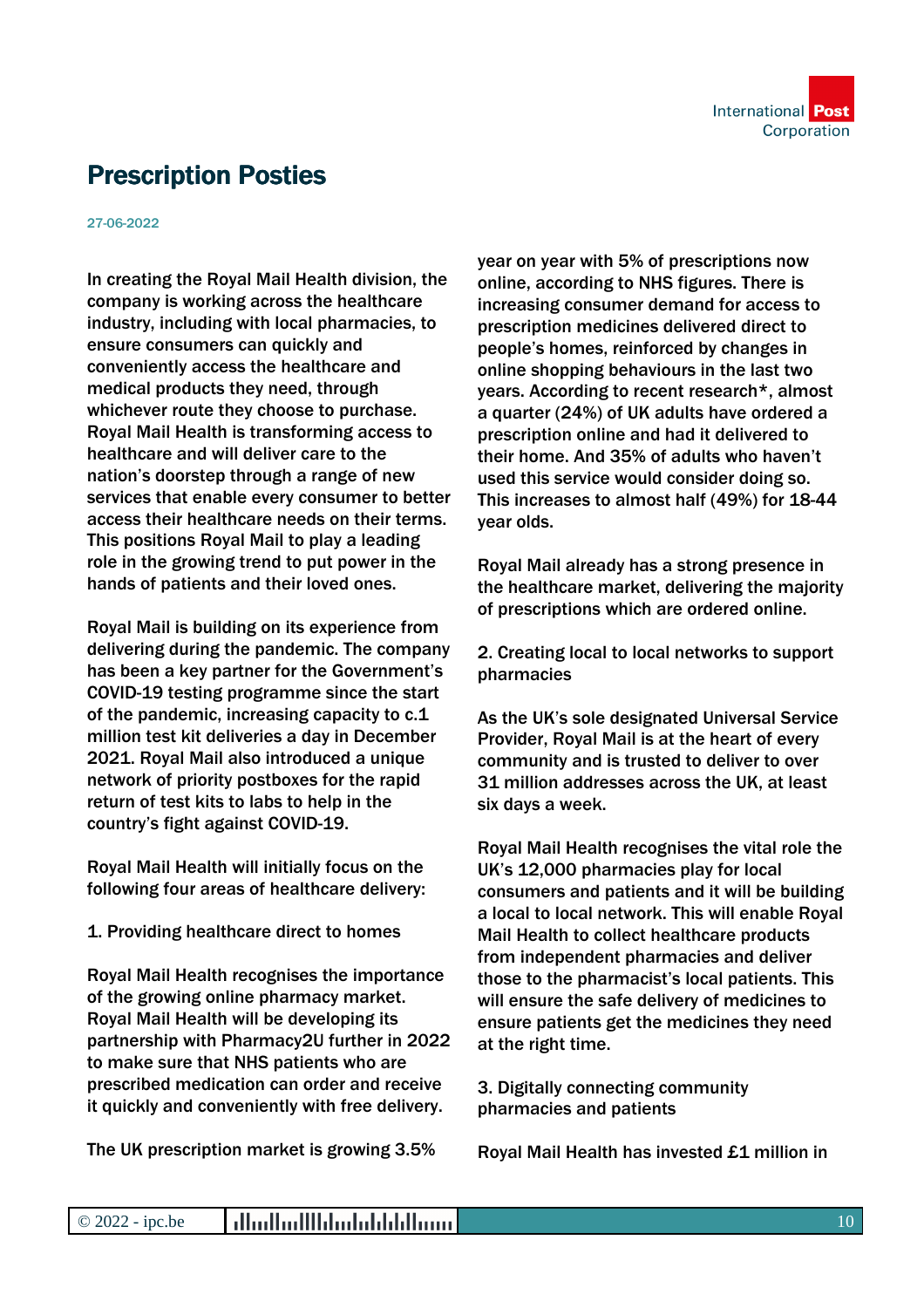Charac, the NHS-integrated, one-stop platform for independent community pharmacies. This is to support the changing role of the local community pharmacist as the nation's healthcare system evolves.

Working with Charac, local pharmacies will be able to provide an online ordering system for their patient's healthcare products as well as enabling a fully digitised way to book follow-up consultations and services in the local pharmacy. In doing this, Royal Mail Health understands the importance of working on all aspects of patient's healthcare needs as pharmacists develop a broader relationship with the communities they serve.

4. Checking on vulnerable people

Building upon the important role they played as key workers during the pandemic, Royal Mail Health will explore opportunities for posties to check on vulnerable people, ensuring they get access to the care and support they need. Royal Mail Health is identifying potential partners to work with in this space and planning trials.

Stefan Kulik has been hired as Managing Director of Royal Mail Health to lead the company's expansion into the industry, supporting healthcare and pharmaceutical companies. Stefan has a breadth of experience working in healthcare, with

previous roles held at companies including Johnson & Johnson.

Stefan Kulik, Managing Director of Royal Mail Health, said: "Royal Mail is uniquely placed to help the nation manage its health more easily, by bringing together two professions at the heart of the community: the postie and the chemist. As one of the country's most trusted institutions, this is the right time for Royal Mail to build on the support it has provided during the pandemic and its existing partnerships with online pharmacy providers.

"We know the importance of delivering care to the nation's doorstep and ensuring the reliable and safe delivery of medicines to ensure patients get the healthcare they need at the right time. We want to help everyone across the UK access their health needs quickly and conveniently, in whichever way they choose to."

Last year, Royal Mail worked with businesses including Pharmacy2U to trial same day delivery of 'over-the-counter' medicines and faster deliveries of prescriptions to some postcode areas across the UK. These trials provided customers with a speedy, convenient and secure way to order and receive vital medicine from the comfort of their own home. Royal Mail is now reviewing options to roll-out these services more widely.

Source: [Royal Mail](https://www.royalmailgroup.com/en/press-centre/press-releases/royal-mail-group/prescription-posties/)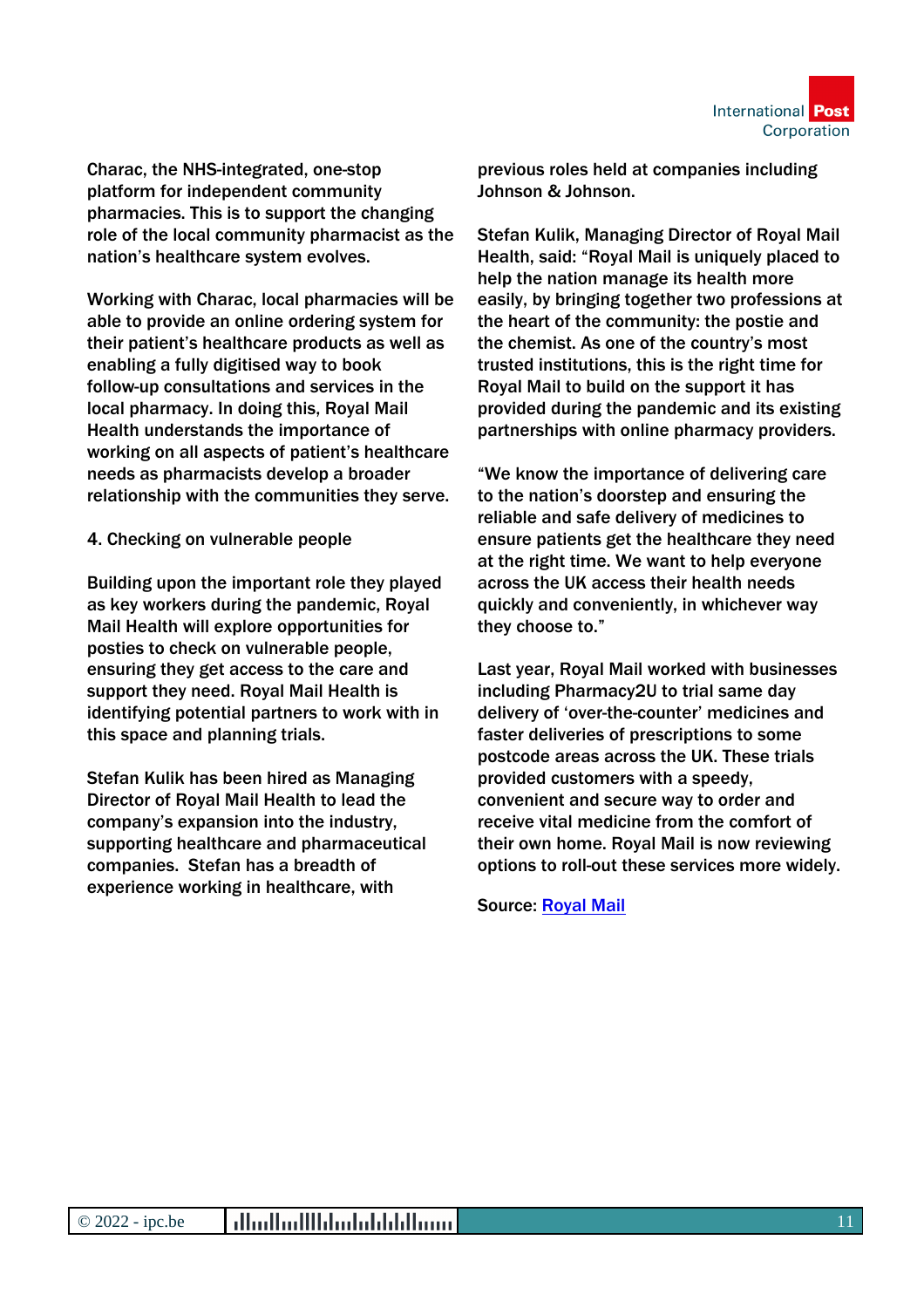

## Omniva will contribute nearly 700,000 euros to wage increases at the primary level

#### 17-06-2022

The basic wage minimum will increase by 6 per cent on average.

According to Kristi Unt, a Member of the Board of Omniva, it is important to ensure a competitive salary for primary-level workers. To this end, their annual salary fund will be increased by a total of nearly 700,000 euros. 'Omniva employs hundreds of couriers, mail carriers, customer service representatives, and mail processors. They all do important work for society and are at the heart of our workforce. With this agreement, we are taking a step towards worthier wages,' said Kristi Unt.

The Chairman of PRO, Kadri Kangur, acknowledges that the goals set ahead of wage negotiations were met and conditions were agreed upon. 'We managed to reduce the wage gap between regions in most positions. The employer has also made progress in shaping wages, taking into account the employee's personal responsibility and contribution to the work process,' Kangur acknowledged the work done. 'In the near future, we will begin negotiations on a collective agreement, an important aspect of which is social guarantees for employees which would alleviate their economic situation.'

The Chairman of the Board of the Transport and Road Workers' Trade Union, Üllar Kallas, welcomes the conclusion of the collective remuneration agreement at Omniva. 'In these anxious and unstable times where inflation is unbelievably high, companies must greatly contribute to employees and wages. This collective agreement allows to achieve the best result by considering employees' wishes and the employer's possibilities,' Kallas added.

Source: [Omniva](https://www.omniva.ee/about_us/news/all_news/news/omniva_will_contribute_nearly_700000_euros_to_wage_increases_at_the_primary_level)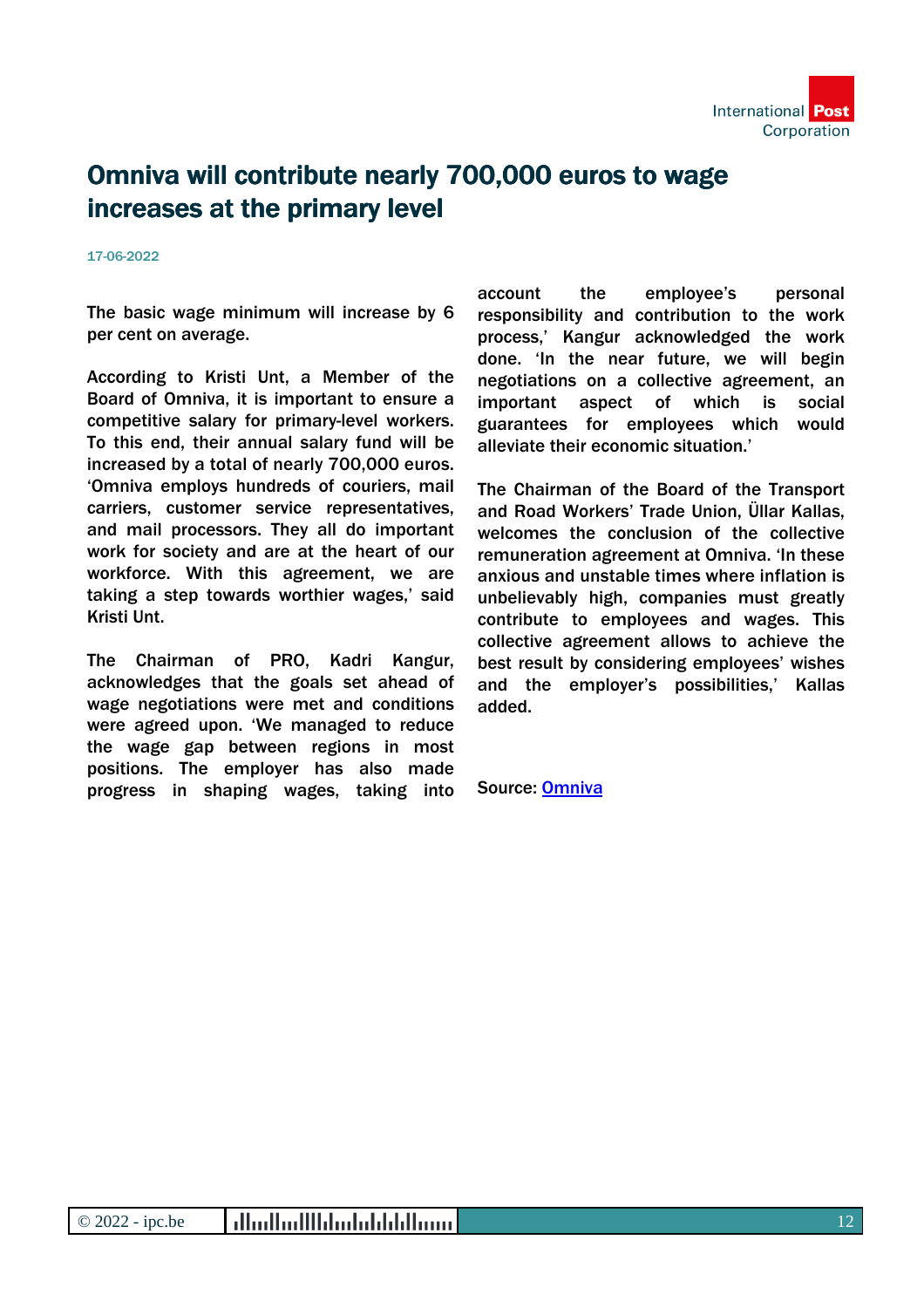

# DHL Supply Chain Australia agrees to acquire The Glen Cameron Group

### 21-06-2022

DHL Supply Chain, part of the Deutsche Post Group (DPDHL), is acquiring 100% of the Glen Cameron Group, an Australian logistics company specialising in road freight and contract logistics. The Glen Cameron Group operates a fleet of 1,000 trucks and trailers, and has more than 820 employees around Australia.

The strategic combination of the Glen Cameron Group with DHL Supply Chain will strengthen DHL's position in the evolving Australian road freight market and create one of the largest logistics companies in the country with combined revenue of over AU\$1 billion (670 Mio EUR).

"Given DHL Supply Chain's continued outstanding performance, we strategically invest to further facilitate our accelerated growth, meeting our customers' current and emerging needs. Therefore, I am delighted that we are acquiring this market leading transportation business in Australia, making us the clear provider of choice in a significant logistics market," said Oscar de Bok, CEO, DHL Supply Chain.

"This acquisition signifies our commitment to grow the business in Australia, enhancing our service offering to provide the best solution to our customers. The supply chain is evolving quickly and with significant transport operational capability, we will be more agile, respond faster to changing demands, and continue to deliver on our promises," said Terry Ryan, CEO, DHL Supply Chain, Asia Pacific.

 "This is a unique opportunity for DHL Supply Chain to add additional high-quality transport services to our warehouse and transport solutions in Australia. We look forward to offering a fuller range of transport services to existing and new customers. DHL is well recognised for having a strong warehouse base and with this acquisition, we will be strengthening our offer with four services; Domestic Nationwide General Freight, Domestic Nationwide Express Freight, Specialised Services and Contract Logistics transport - with dedicated solutions for customers," says Steve Thompsett, CEO, DHL Supply Chain Australia and New Zealand.

The Glen Cameron Group is recognized as a leader in freight and contract logistics and DHL will benefit from the expertise of the Cameron Logistics' team in the consumer and grocery sectors.

Glen Cameron, Founder and Executive Chairman of the Glen Cameron Group said: "Since founding the Glen Cameron Group 47 years ago and over the last five decades we have built a successful, diverse, and resilient business. What began as one 8-tonne truck in 1975 has evolved to be one of Australia's largest transport and logistic business. Together with DHL, we can take our business to the next level.

The Glen Cameron Group will benefit from DHL's large-scale network in over 220 countries and global forwarding expertise in air, ocean and road freight to ensure strong development opportunities for the business, its customers, and its employees.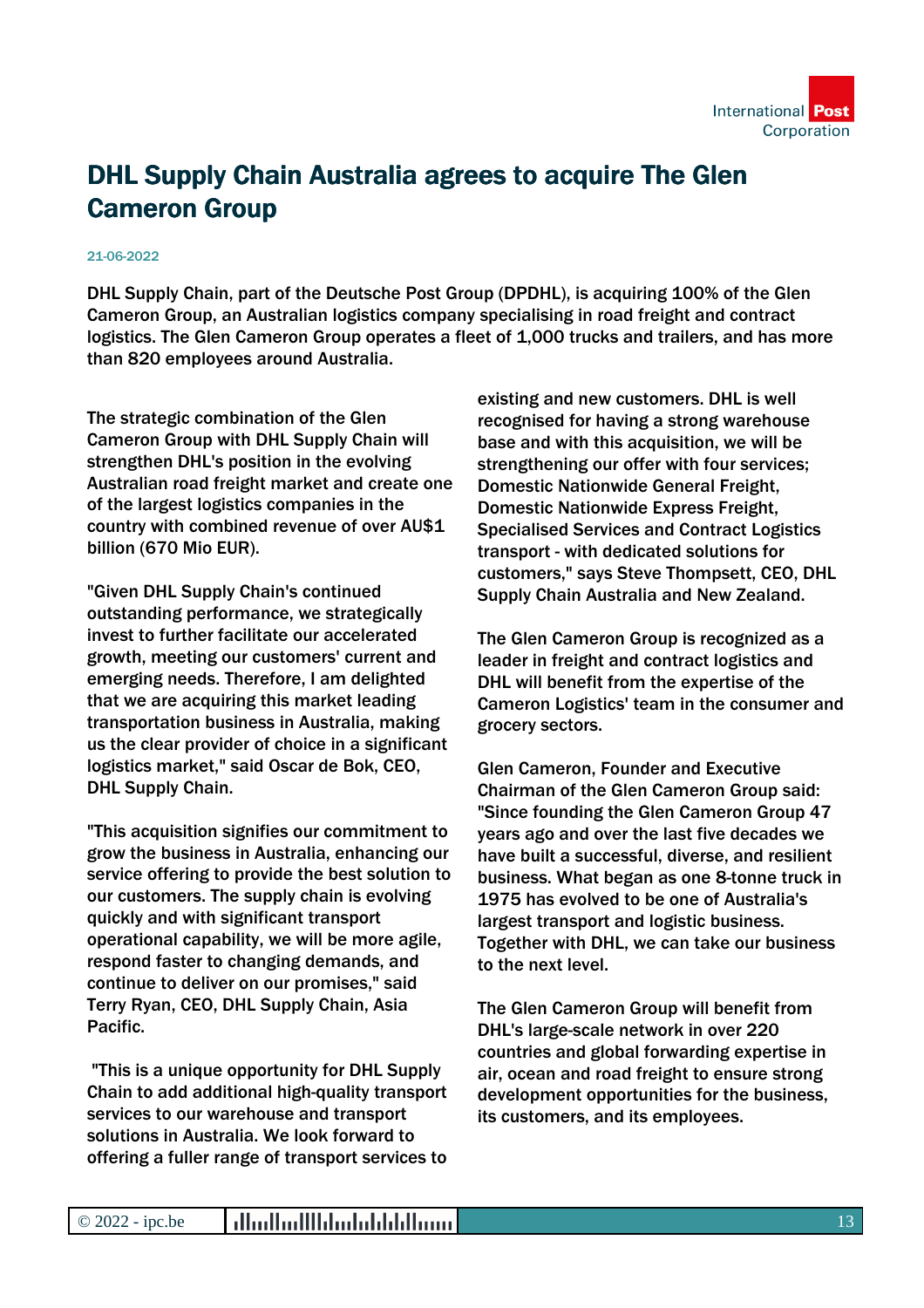

"I'm excited to see the Glen Cameron Group join with DHL. Together, we can increase our footprint and become one of the largest transport and logistics businesses in this country. With the backing of a highly successful global corporate business, we have an opportunity to invest in growth and open new opportunities for our employees, and this marks an important milestone to continue an important legacy in the Australian transportation industry," Mr Cameron concluded.

DHL Supply Chain provides its customers with extensive logistics and data management solutions for their supply chain management and operations, with a focus on sustainability and quality. A global network of supply chain specialists and strong local expertise are among the company's key capabilities. In Australia, DHL Supply Chain employs some 4,000 logistics professionals at its warehouses and transport operations.

Source: [Deutsche Post DHL](https://www.dpdhl.com/en/media-relations/press-releases/2022/dhl-supply-chain-australia-agrees-to-acquire-the-glen-cameron-group.html)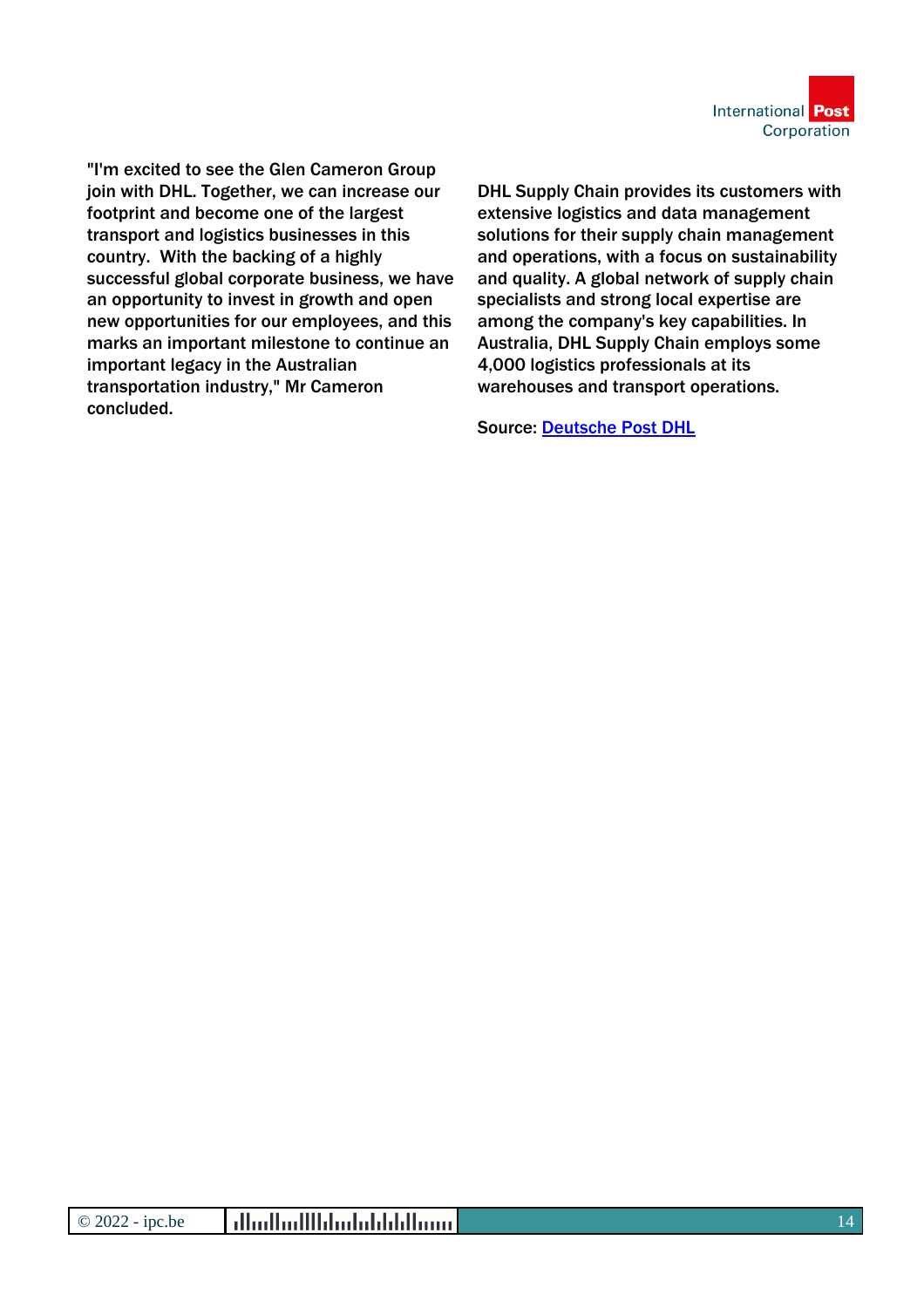

# UK-online-fashion-leaders-take-hit-from-surge-in-returns

### 17-06-2022

British online fashion leaders ASOS and Boohoo, major users of parcel delivery services, have warned of the negative effects on their business from a sharp rise in returns rates on goods, attributed largely to the cost of living crisis, with customers shifting to pre-pandemic behaviour.

Reuters reported that ASOS shares took a heavy hit yesterday after the company signalled it would miss profit forecasts due to a spike in returns in the UK and Europe, with inflationary pressures exacting a toll on its '20-something' customers. The company said it expected adjusted pre-tax profit to be between £20 million and £60 million, a substantial reduction from its previous

guidance of £110 million to £140 million.

Boohoo shares also suffered a double-digit slump after it reported an 8% dip in firstquarter sales that partly reflected higher returns. But the company did not adjust its forecasts.

Source: [CEP Research](https://www.cep-research.com/news/uk-online-fashion-leaders-take-hit-from-surge-in-returns-)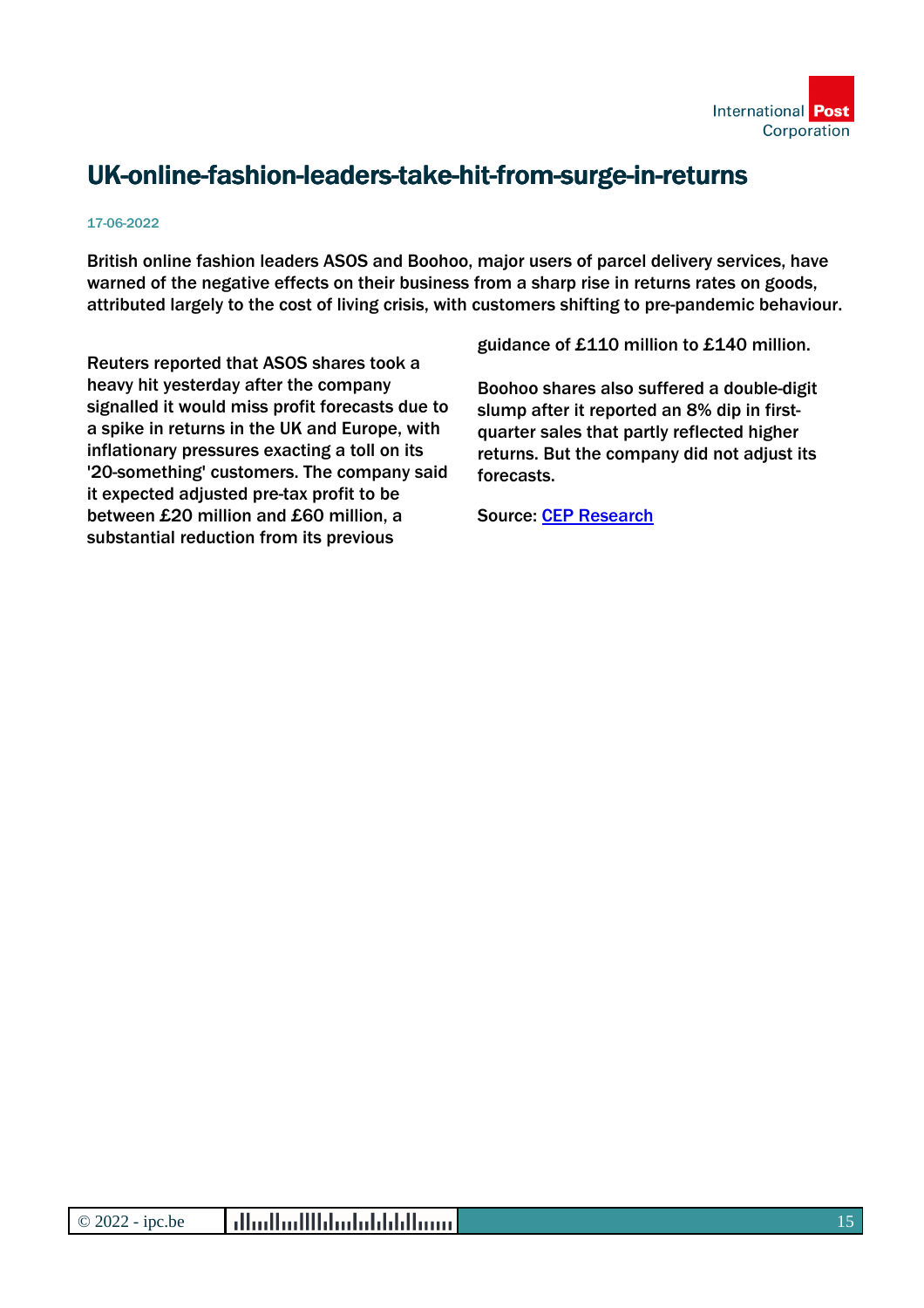

## Deutsche Post DHL Group reveals action items to boost inclusive and sustainable trade

### 27-06-2022

However, all participants agreed on action items to further embrace the advantages of cross border trade for everybody. This report provides insights on how to shape modern trade policy and to further strengthen the global trade system. Deutsche Post DHL Group' sintention is to draw on the insights and implied actions from this event shaping future GoTrade initiatives.

"Trade builds bridges that strengthen us as a global community. It equals jobs and creates a livelihood for people. Moreover trade and globalization have contributed to peace and international understanding - and will continue doing so", said Frank Appel, CEO of Deutsche Post DHL Group. "Our newly established GoTrade Summit attracted committed advocates for trade facilitation to seize its societal advantages. This forum revealed a strong case for public-private initiatives to modernize trade policy in a sustainable and inclusive manner. Together we want to make sure that the implied action points raised throughout the event will translate into actions."

### Modern trade policy has to broaden its focus on inclusivity

Participants of the GoTrade Summit agreed to promote inclusiveness of trade. The trade-off between higher economic performance - thanks to free trade - and equality needs to be addressed more thoroughly. In that respect, one finding revealed that trade policy making mechanisms need to ensure that they are transparent and account for the needs of smaller businesses. Offering trade knowledge to local bound small and medium sized businesses while simultaneously reducing complexity in trading across border is the winning recipe for inclusivity.

### Close collaboration between the public and private sector, seen with international vaccine logistics, is key to unlocking entire power of global trade

Effective collaboration between private and public institutions in trade facilitation has unfolded its genuine strength with international vaccine logistics. Seeing policy makers strengthen the approach of listening to the private sector working on the ground, as they did by joining to fight the pandemic, can help to unleash the power of trade facilitation. The collaboration between logistics providers, governments and international organizations seen on shipping COVID-19 vaccines serves as a blueprint for cross border transactions. The processes and practices introduced during the pandemic have served countries well and revealed the power of a coordinated approach to assure seamless supply chain effectiveness. Levering this approach may help cross border trade to grow even faster, reducing congestion e.g. through implementing pre-arrival clearance of goods.

### Digital tools and technologies will play an ever-increasing role in trade facilitation

Digitalization is a critical enabler for more inclusive trade policy. Implementing digital solutions help to improve the performance and efficiency of trade and customs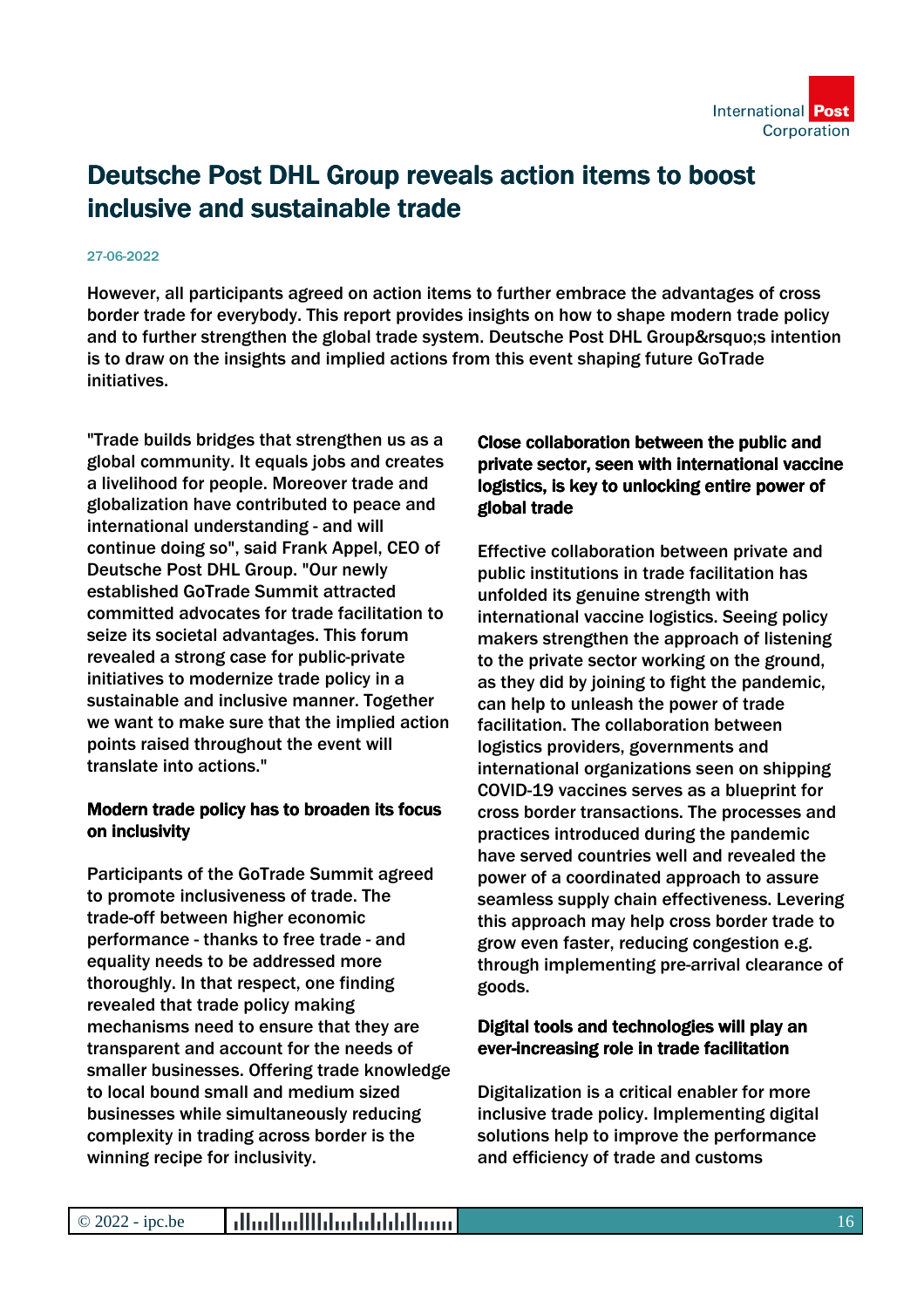

procedures further adding greater legal certainty and driving better compliance. Particularly small business have always struggled with the complexity of global trade. Now, on the one hand digitalization makes this easier, but on the other hand, digital solutions need to stay inclusive. As a conclusion projects to digitize trade require a focus on implementation efforts and investments needed in using them. Only by keeping both in a manageable magnitude also for SMEs will enable them to enter global markets.

### SMEs suffer disproportionately from trade barriers

Most business activity still takes place inside national borders, and the flows that do cross national borders mainly take place between neighboring countries. Prevailing trends still point to a future with large business opportunities to gain from stronger links to the wider world. SME's need empowerment, training and financial support to tackle those advantages of cross border trade especially in developed and least developed countries.

### About the GoTrade Summit

On 27th and 28th January 2022 Deutsche Post DHL Group hosted its inaugural GoTrade Summit with the theme "Connecting People, Improving Lives". It was hosted at the DHL Innovation Centre in Troisdorf , Germany. While Moderators and Hosts participated in person, panelists attended either in person or remotely via video streaming technologies. Of the 600 participants, the majority joined the event using the conference's web-portal and streaming facilities. Participation in the event was by invitation only.

### About GoTrade

GoTrade is a social impact program of Deutsche Post DHL Group (DPDHL) that seeks to make the world a better place through public private partnerships that foster international trade and sustainable economic growth. Particular focus is placed on: increasing the number and volume of small and medium-sized businesses (SME) in developing and least developed countries that trade across borders; reducing barriers to trade through trade facilitation; and leveraging DPDHL resources and capabilities to help countries implement best-in-class trade and custom procedures.

Source: [Deutsche Post DHL](https://www.dpdhl.com/en/media-relations/press-releases/2022/deutsche-post-dhl-group-reveals-action-items-to-boost-inclusive-sustainable-trade.html)